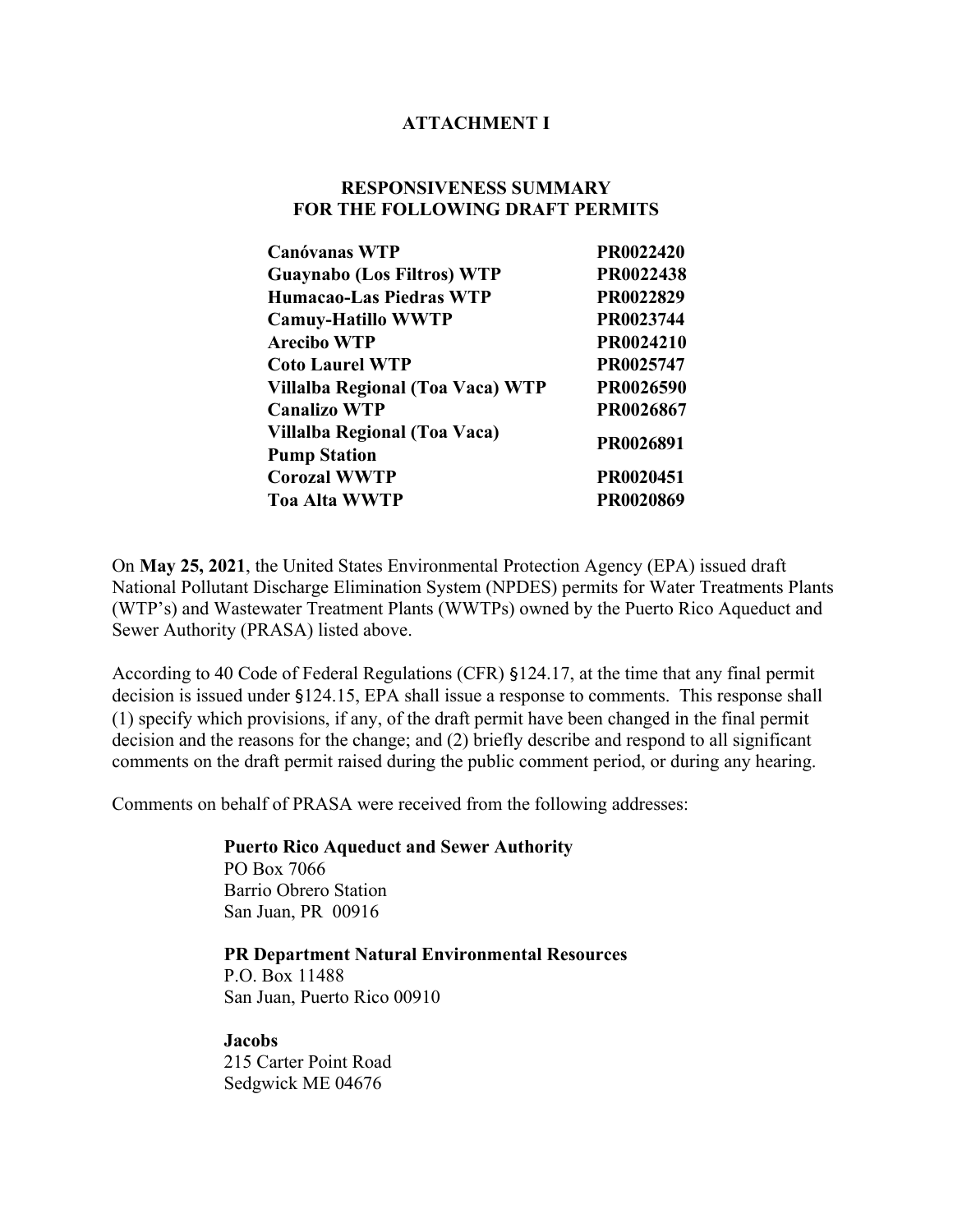All the comments received have been reviewed and considered in this final permit decision. A summary of and response to the comments received follows:

# **A. GENERAL COMMENT**

In its comment letter PRASA has raised a number of issues, many of which address inclusion in the permit of conditions contained in the Water Quality Certificate (WQC) issued by PR Department of Natural Environmental Resources (DNER). **Response 1:**

EPA is providing a generalized response to PRASA's comments which relate to requirements in PR DNER's WQCs.

Section  $301(b)(1)(C)$  of the Clean Water Act (CWA) requires that there be achieved effluent limitations necessary to assure that a discharge will meet Water Quality Standards (WQS) of the applicable State and Federal laws and regulations where those effluent limitations are more stringent than the technology-based effluent limitations required by Section 301(b)(1)(A) of the CWA. Section 401(a)(1) of the CWA requires that the State certify that the discharge will comply with the applicable provisions of sections 301, 302, 303, 306 and 307 of the CWA. Pursuant to Section 401(d) of the CWA any certification shall set forth any effluent limitations and other limitations, and monitoring requirements necessary to assure that any applicant for a Federal permit will comply with any applicable effluent limitations and other limitations under section 301 or 302 of the CWA, and with any other appropriate requirement of State law set forth in such certification. Also, 40 C.F.R. 122.44(d) requires that each NPDES permit shall include requirements which conform to the conditions of a State Certification under Section 401 of the CWA that meets the requirements of 40 C.F.R. 124.53. Similarly, 40 C.F.R. 124.55 requires that no final NPDES permit shall be issued unless the final permit incorporates the requirements specified in the certification under '124.53. Concerning the certification requirements in 40 C.F.R. 124.53(e)(1), they specify that all Section 401(a)(1) State certifications must contain conditions which are necessary to assure compliance with the applicable provisions of CWA sections 208(e), 301, 302, 303, 306, and 307 and with appropriate requirements of State law.

DNER issued final WQCs certifying that pursuant to Section 401(a)(1) of the CWA, after due consideration of the applicable provisions established under Sections 208(e), 301, 302, 303, 304(e), 306 and 307 of the CWA concerning water quality requirements, there is reasonable assurance that the discharge will not cause violations to the applicable WQSs, provided that the effluent limitations set forth in the WQCs are met by the above facility.

The effluent limitations (where more stringent than technology-based effluent limitations), monitoring requirements and other appropriate requirements of State law (including footnotes, Special Conditions, etc.) specified in the final WQC issued by the DNER were incorporated by EPA into the NPDES permit as required by Section 301(b)(1)(C) and 401(d) of the CWA and the applicable regulations. Therefore, concerns and comments regarding the WQC must be directed to DNER or to the Superior Court.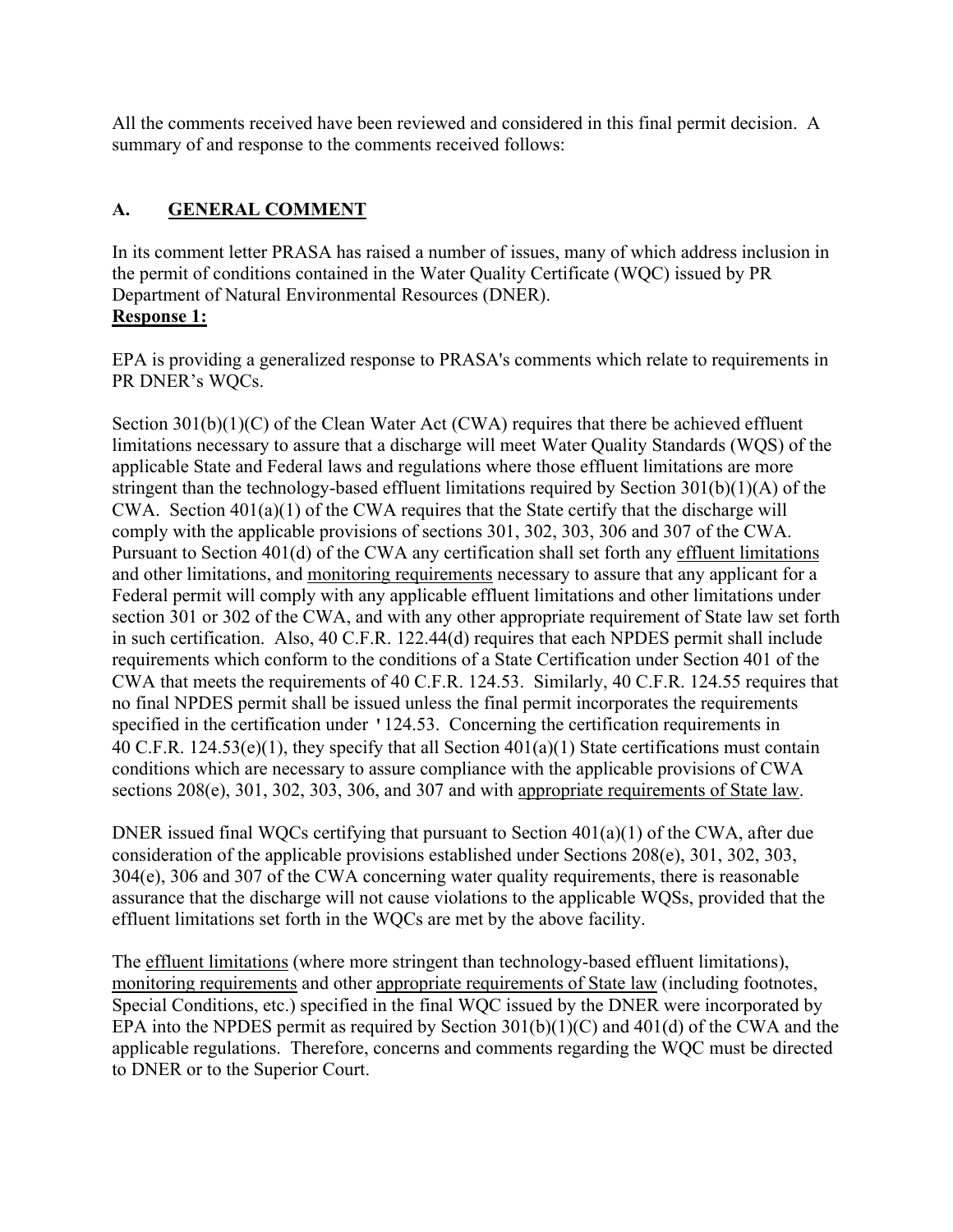Also, in the event that EPA receives a revised or modified WQC, we would consider modification of this permit, subject to all applicable federal requirements, to include revised WQC requirements and conditions.

## **B) CANÓVANAS WTP SPECIFIC COMMENTS**

### **1) Comment 1: Effluent Limitations Table, Dissolved Oxygen**

This parameter must have  $\geq$  symbol in Table A. **Response**: This was a typographical error. The table was revised.

### **2) Comment 2: Effluent Limitations Table, Footnotes**

"(3) See Part IV. B. Special Conditions f and gf of this permit" - They must read Special Condition e and f.

**Response**: This was a typographical error. The table was revised.

#### **3) Comment 3: Effluent Limitations Table, Footnotes**

"(4) See Part IV. B. Special Condition j of this permit." It must read Special Condition i. **Response**: This was a typographical error. The table was revised.

### **4) Comment 4: Effluent Limitations Table, Whole Effluent Toxicity (WET) Testing Frequency and Sample Type.**

Discrepancies between WET at Table A effluent limitations and the WET toxicity testing conditions.

**Response**: Both items were modified to ready Sample Type Grab and Minimum Sample Frequency as Semiannually.

## **C) GUAYNABO (LOS FILTROS) WTP SPECIFIC COMMENTS**

## **1) Comment 1: Front Page, Physical Address** is incomplete.

**Response**: Address was revised according to the NPDES permit application.

**2) Comment 2: Effluent Limitations Table, Dissolved Oxygen.** This parameter must have  $a \ge$  symbol.

**Response**: This was a typographical error. The table was revised.

#### **3) Comment 3: Effluent Limitations Table, Footnotes** "(3) See Part IV. B. Special Conditions f and gf of this permit". They must read Special Condition e and f.

**Response**: This was a typographical error. The footnote was revised.

## **4) Comment 4: Effluent Limitations Table, Footnotes**

"Although there is a footnote (5) regarding the WET, no conditions were added to the permit."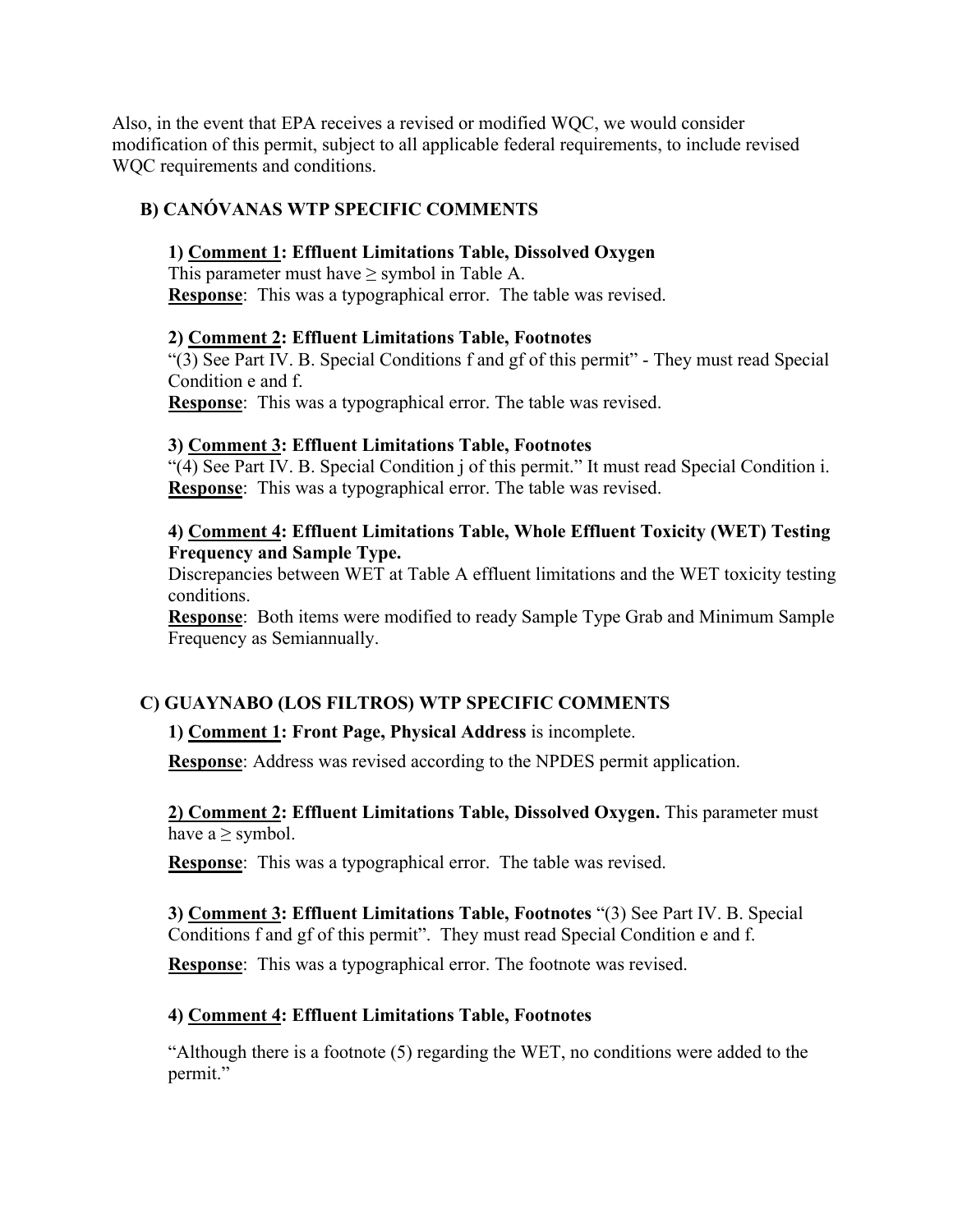**Response**: WET conditions were added to the Guaynabo WTP NPDES permit in Part IV Standard and Special Condition B.2 WET.

### **D) HUMACAO-LAS PIEDRAS WTP SPECIFIC COMMENTS**

**1) Comment 1 Flow:** The Average Monthly flow and the Average Weekly low requirement doesn't apply to water treatment plants. **Response**: This was a typographical error. The table was revised.

**2) Comment 2:** This WQS corresponds to SB waters. The receiving water body of Humacao-Las Piedras WTP is classified as SD. Therefore, the limit must be corrected accordingly  $(11 \mu g/L)$ .

**Response:** The maximum daily was corrected to  $11 \mu g/L$  in the Effluent Limitations Table.

**3) Comment 3:** Effluent Limitations Table, Cadmium, and Copper. The Footnote must be (6)

**Response**: This was a typographical error. The Footnote value was changed. The table was revised.

**4) Comment 4:** Effluent Limitations Table, Cyanide. This parameter was identified with the footnote (6). Also, footnote (4) must be added.

**Response**: Table was revised and footnote 4 was added.

**5) Comment 5:** Effluent Limitations Table, Dissolve Oxygen had > it must be >

**Response**: This was a typographical error. The table was revised.

**6) Comment 6:** Effluent Limitations Table, Lead. The Footnote must be 6.

**Response**: This was a typographical error. The table and footnote were revised.

**7) Comment 7:** Effluent Limitations Table, Sulfates. The Footnote must be change from 5 to 6.

**Response**: This was a typographical error. The table and footnote were revised.

**8) Comment 8:** Effluent Limitations Table, Total Dissolved Solids. The Footnote must be change from 5 to 6.

**Response**: This was a typographical error. The table and footnote were revised.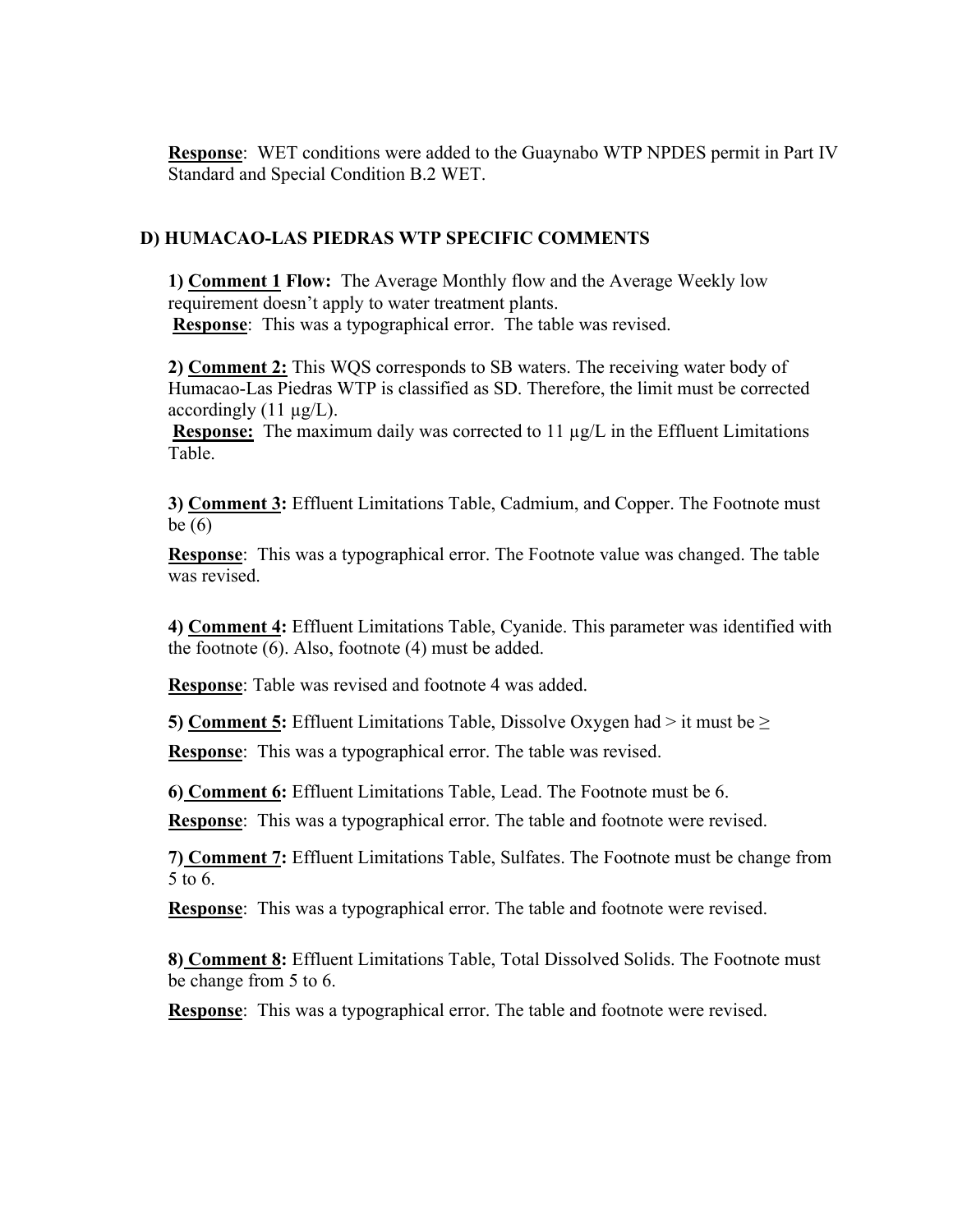**9) Comment 9:** Effluent Limitations Table, Total Phosphorus. The Footnote must be change from 5 to 6.

**Response**: This was a typographical error. The table and footnote were revised.

**10) Comment 10:** WET sample frequency is Quarter is not congruent with Part IV. Standard and Special Conditions B. 2 frequency and Sample Type **Response**: Both items were modified to ready Sample Type Grab and Minimum Sample Frequency as Semiannually.

# **E) CAMUY-HATILLO WWTP SPECIFIC COMMENTS**

**1) Comment 1:** Part II.B. – Narrative Limitations should include the narrative limitation for Color (Shall not be altered by other than natural causes.) according to the Water Quality Certificate (WQC) of May 11, 2021.

**Response***:* This was a typographical error*.* The narrative limitation for Color has been added and the draft permit was revised.

**2) Comment 2:** The Special Condition q. of the Part IV.B.1. makes reference to the Santa Isabel Wastewater Treatment Plant, so it should be corrected to read as follows: "A logbook must be kept for the material removed from the Camuy-Hatillo Wastewater Treatment Plant, such as sludge, screenings and grit, detailing the following items:" **Response:** This was a typographical error*.* Part IV.B.1. was updated to read as Camuy-Hatillo and the draft permit was revised.

**3) Comment 3: Part I. Background, D. Mixing Zone Dilution Allowance:** None provided; will lead to noncompliance; need to request a compliance plan to allow for developing a mixing zone application. Refer to comments on Fact Sheet for specific parameters requiring a mixing zone.

**Response:** EPA has incorporated Special Conditions into the final NPDES permit pursuant to the final WQC mandated by DNER. See response to A.1., above. In Puerto Rico, DNER must approve a mixing zone or dilution allowance for this discharge in order to be included into the NPDES permit.

**4) Comment 4: Part II. Effluent limitations and Monitoring Requirements, A. Effluent Limitations Table:** Refer to comments on the Fact Sheet for detailed analysis. The organisms for whole effluent toxicity (WET) testing are inconsistent with a saltwater discharge and are not the same as listed in Part IV.B.2 under Special Conditions. Also note that the temperature limitation reflects the new PRWQSR criterion and cannot be met consistently at the sampling point; an allowance for cooling in the outfall pipe should be applied.

**Response:** This was a typographical error. The table and draft permit were revised. EPA has incorporated the Temperature parameter pursuant to the final WQC mandated by DNER.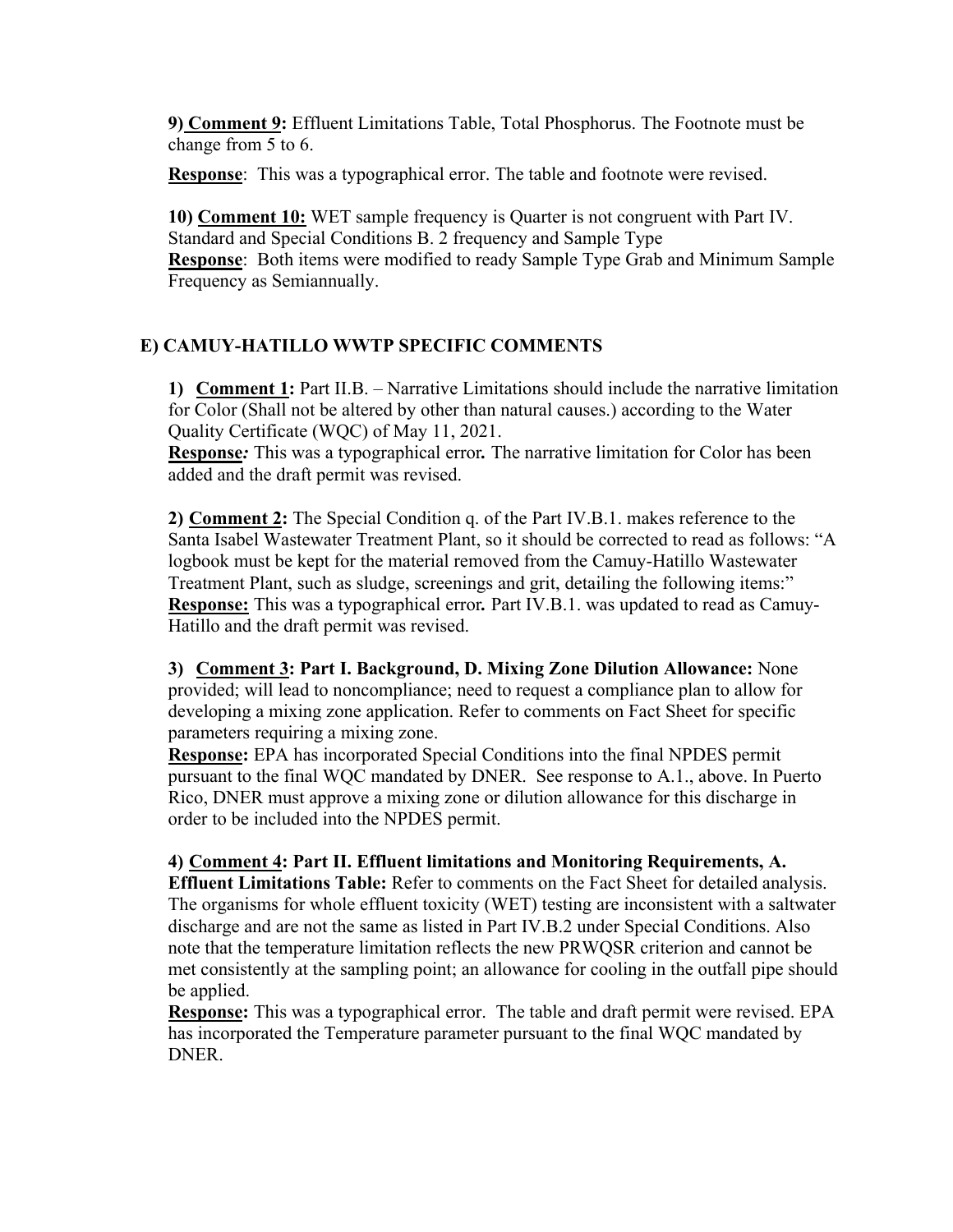**5) Comment 5: Part II. Effluent limitations and Monitoring Requirements, C.4 Monitoring Requirements:** Requires a quality assurance plan for lab analyses and receiving water monitoring. For receiving water, a Quality Assurance Project Plant would be developed. For in-plant sampling, it is assumed the plant already has such a plan, as this is a requirement common to other recent permits, but this should be verified. **Response:** This QAPP should be prepared and used by PRASA.

**6) Comment 6: Part III. Reporting Requirements and Compliance Determination, A.5 Bacterial Monitoring:** The stated geomean calculation method does not follow current PRWQSR guidance, nor is it consistent with the requirements in the effluent limitations table in Part II.A.

**Response**: EPA has incorporated this Special Condition pursuant to the final WQC mandated by DNER. See response to A.1., above.

**7) Comment 7: Part III. Reporting Requirements and Compliance Determination, Reporting Requirements, B.2.a.3 Test Species:** As noted above, these are the appropriate species; however, they are not consistent with those specified in the effluent limitations table in Part II.A.

**Response:** This was a typographical error. The permit was revised.

**8) Comment 8: Part III. Reporting Requirements and Compliance Determination, Reporting Requirements, B.2.a.2 WET Test Frequency:** The permit agrees with the WQC but is inconsistent with the Fact Sheet (which specifies quarterly testing). **Response:** This was a typographical error. The Fact Sheet was revised.

**9) Comment 9: Part III. Reporting Requirements and Compliance Determination, Reporting Requirements, B.2.a.4 Compliance Schedules:** No toxicity mixing zone is allowed; need to request compliance to allow for developing a toxicity mixing zone application.

**Response:** To request a compliance schedule, PRASA will need to submit a request with backup documentation for EPA's review and approval.

**10) Comment 10: Part III. Reporting Requirements and Compliance Determination, Reporting Requirements, B.2.b Toxicity Reporting Table:** The reporting schedule needs to be corrected to match Effluent Limitations Table requirements.

**Response:** Final permit was revised according to Effective Date of Permit.

**11) Comment 11:** The Fact Sheet that EPA issued with the draft NPDES permit states that the 2016 Consent Decree (CD) does not affect the permit action. This appears to be incorrect; the Consent Decree limitations for flow, copper, turbidity, and dissolved inorganic nitrogen (DIN) remain in effect for the duration of the CD.

The interim limits stated in the CD for all other parameters appear to have already expired or will expire when the current permit is renewed. At that point, because the draft permit does not provide for a mixing zone, several proposed effluent limitations could not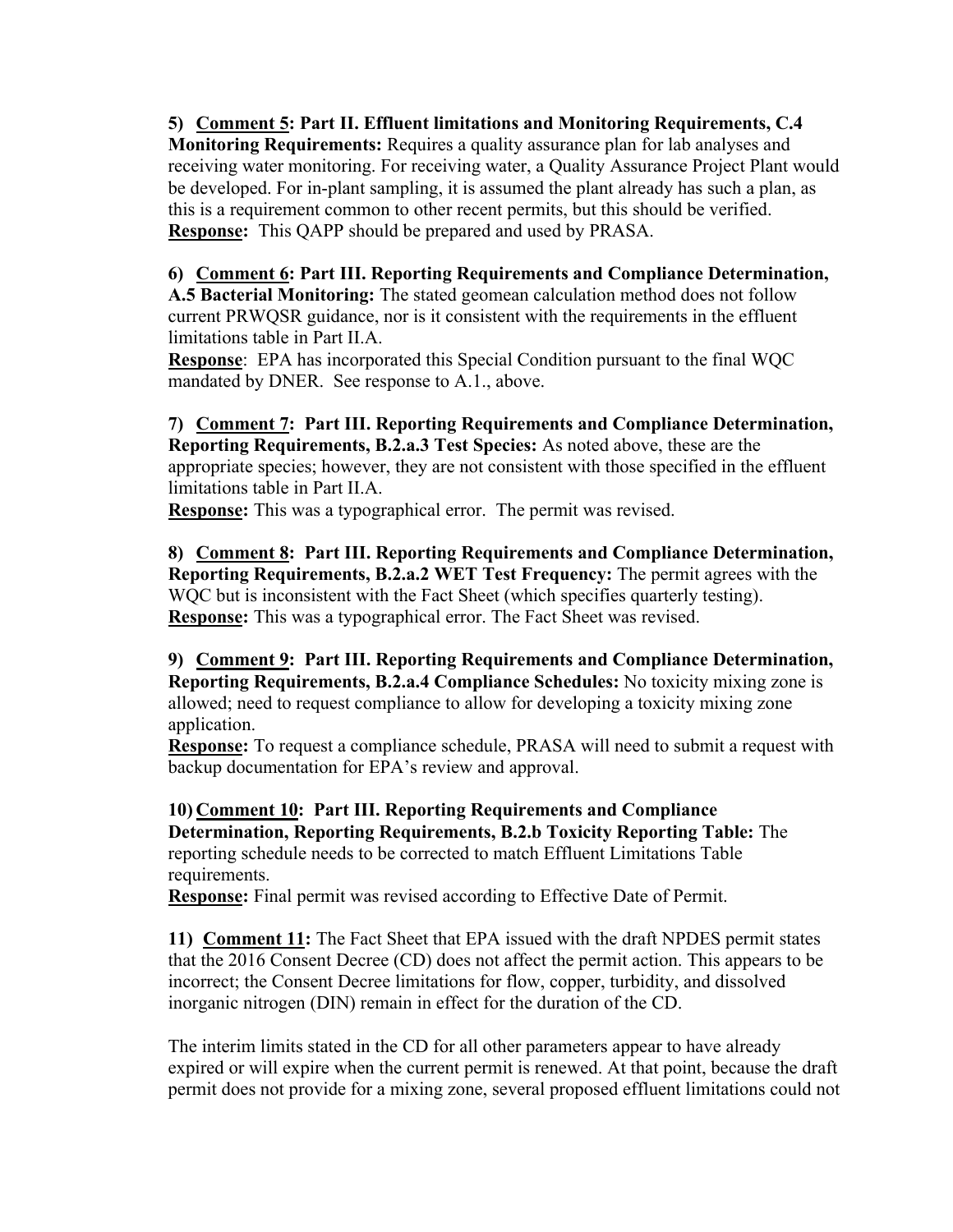be met; therefore, a compliance plan is requested for the following parameters: Dissolved Oxygen, Free Cyanide, Mercury, Total Nitrogen, Residual Chlorine, Enterococci, and Temperature.

**Response:** EPA's Consent Decree (civil action no 06-16-24 (sec)) with PRASA includes the Camuy-Hatillo WWTP permit. This facility already has interim limits for some of its parameters. The agreement also provides PRASA the opportunity to request a modification to the permit's parameter and/or interim limits with the necessary back up documentation. If PRASA understands any revision is needed, they just need to submit a request with the necessary backup information as it has been done in the past. DNER has not approved a mixing zone or dilution allowance for this discharge. Also, EPA has incorporated Special Conditions into the final NPDES permit pursuant to the final WQC mandated by DNER. See response to A.1., above. In Puerto Rico, DNER must approve a mixing zone or dilution allowance for this discharge in order to be included into the NPDES permit.

**12) Comment 12: Sulfide** (as hydrogen sulfide [H2S]) has not been detected in the effluent for the last 2 years; therefore, PRASA believes sulfide should be removed from the permit. If sulfide is included, it should only be as a Monitor Only parameter or as an element of the requested compliance plan to allow for additional investigation. **Response:** EPA has incorporated this parameter pursuant to the final WQC mandated by DNER. See response to A.1., above.

**13) Comment 13:** Table 1. Effluent Limitations Summary from Draft Fact Sheet: **Other Pathogens**: Not listed in the draft permit; it is unclear why this is in the Fact Sheet. **Response:** This was a typographical error. The permit to include this parameter in Part II. B. 7 as a Narrative Limitation. The Fact Sheet was also revised.

**14) Comment 14:** Table 1. Effluent Limitations Summary from Draft Fact Sheet: **Silver**  should not be in the permit.

**Response:** EPA has incorporated this parameter pursuant to the final WQC mandated by DNER. See response to A.1., above.

**15) Comment 15:** Summary of Permittee and Facility Information: **Monthly Average Flow.** 

This is listed as 3.02 mgd and the design flow is listed as 2.069 mgd in the summary table in Part 1.A. These values do not appear to be consistent.

**Response:** This was a typographical error. The permit and fact sheet were revised.

**16) Comment 16:** Effluent Limitations: **Enterococci**. The limitations stated are old; they are not the current PRWQSR criteria. However, the criteria in the draft permit itself are correct.

**Response:** This was a typographical error. The fact sheet was revised.

**17) Comment 17:** Effluent Limitations, **Other Pathogenic Substances**: The reference to the PRWQSR rule is correct, but the text says "temperature" and should say "pathogenic organisms".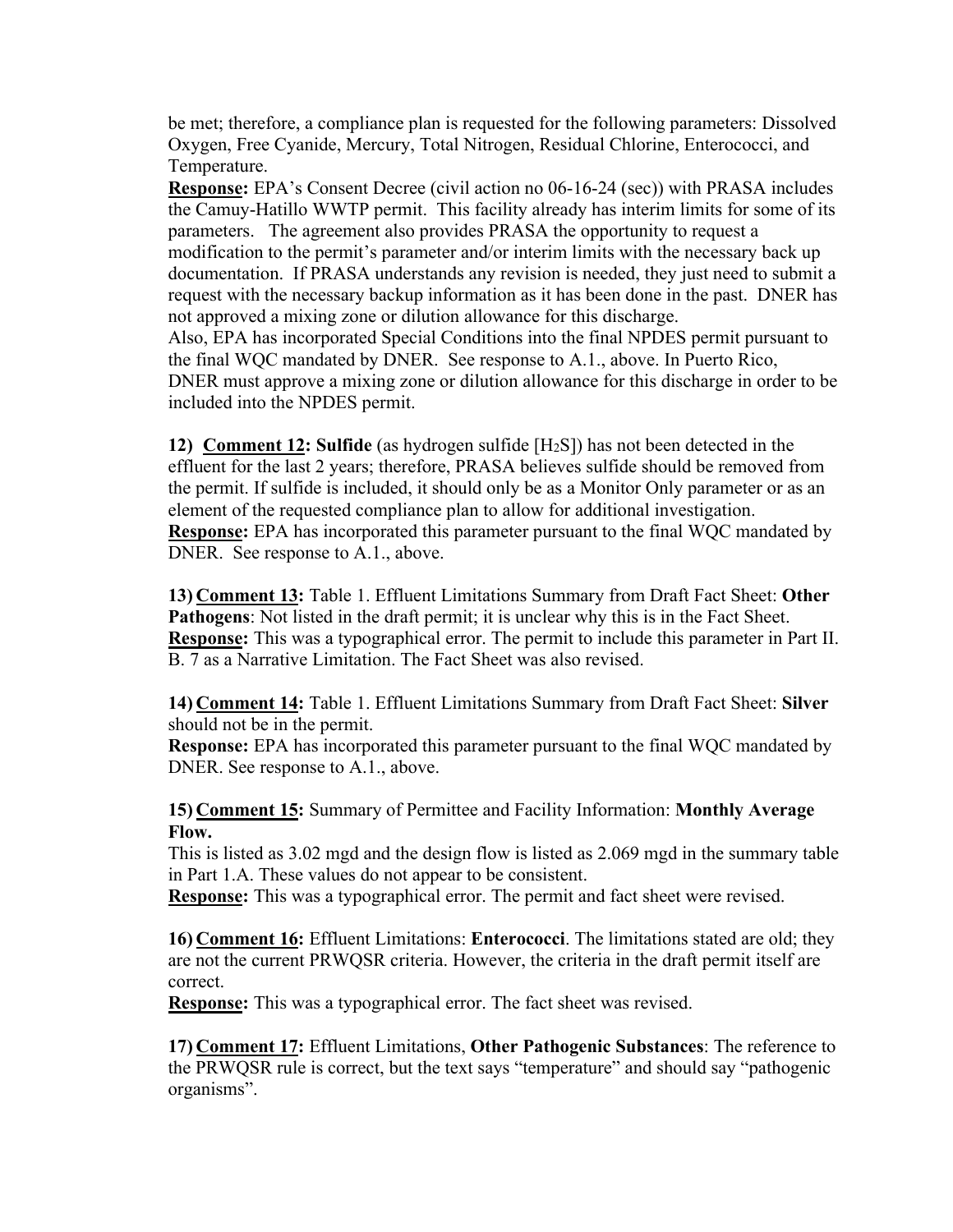**Response:** This was a typographical error. The fact sheet was revised.

**18) Comment 18:** Effluent Limitations, **Nickel**: This parameter is not included with an effluent limitation in the draft permit, is not in the WQC, and should not be referenced in the Fact Sheet.

**Response:** This was a typographical error. Fact sheet was revised.

**19) Comment 19:** Effluent Limitations, **Nitrogen**: This parameter is not included in the referenced rule but is referenced in Rule 1303.2.B.2.k (as noted in Part II.A.17 in the Fact Sheet).

**Response:** EPA has incorporated this parameter pursuant to the final WQC mandated by DNER. See response to A.1., above.

# **F) ARECIBO WTP SPECIFIC COMMENTS**

**1) Comment 1:** The location address is incomplete. Tanamá Ward must be included. **Response:** This was a typographical error. The table was revised.

## **2) Comment 2: Effluent Limitations Table, Dissolve Oxygen**

"Dissolved Oxygen" had < and was corrected to  $\geq$ **Response**: This was a typographical error. The table was revised.

## **3) Comment 3: Effluent Limitations Table, Oil and Grease**

This parameter was identified with the footnote (6). **Response**: This was a typographical error, footnote 6 was deleted.

#### **4) Comment 4: Effluent Limitations Table, Residual Chlorine**

The correct WQS for Residual Chlorine in SD waters is 11 µg/L not 7.5 µg/l. It must be corrected. See DNER's Final WQC. **Response**: This was a typographical error. The table was revised.

## **5) Comment 5: Effluent Limitations Table, Residual Chlorine**

This parameter was identified with the footnote (3). The footnote 3 must be deleted. **Response**: This was a typographical error. The table was revised.

## **6) Comment 6: Special Conditions, Acute Whole Effluent Toxicity Testing**

The sampling must be Grab since this is a filtration plant. Why EPA establishes frequency for a plant that showed no toxicity during the past permit cycle?

**Response**: Water quality based permitting requirements at 40 CFR 122.44(d)(1) require EPA and delegated states to evaluate each National Pollutant Discharge Elimination System (NPDES) permit for the potential to exceed state numeric or narrative water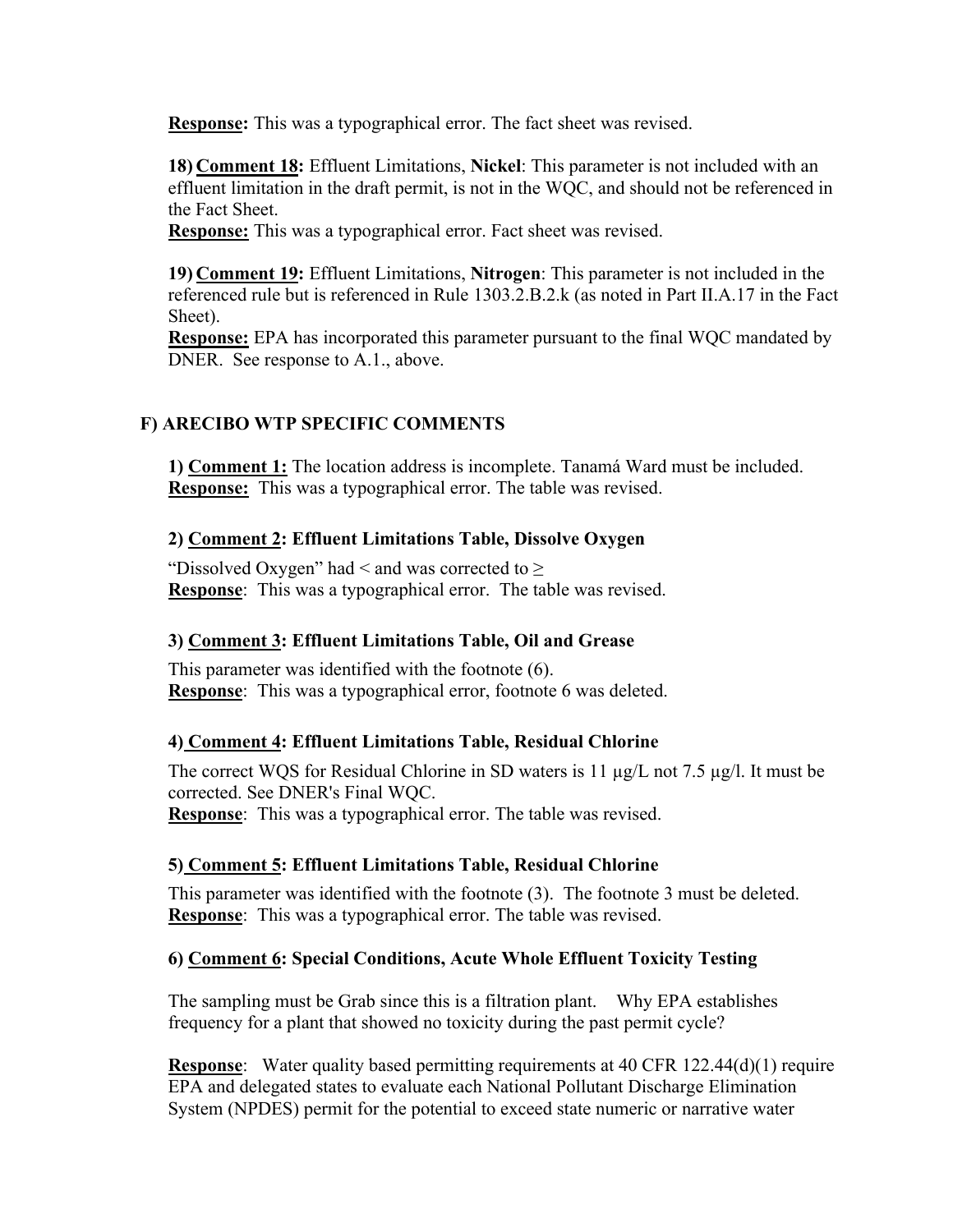quality standards, including those for toxics, and to establish effluent limitations for those facilities with the "reasonable potential" to exceed those standards. Federal regulations require both chemical specific limits, based on the state numeric water quality standards or other criteria developed by EPA, and whole effluent toxicity effluent limits if reasonable potential to exceed water quality standards is determined.

EPA examined the results submitted by PRASA for their potential to cause or contribute to an excursion of the Puerto Rico water quality criterion for chronic and acute toxicity. And the results showed that no effluent limitation is needed since the results were greater than 100% survival for acute toxicity, which corresponds to less than 1.0 acute toxic units (TUa). EPA has chosen to continue to require monitoring to ensure that there is no unacceptable toxicity or reasonable potential to exceed the water quality standard of 0.3 TUa. For this reason, we are keeping the WET condition as established in the draft permit.

Understanding PRASA situation with the lack of auto samplers in WTPs we are modifying the condition to use "Grab" sample in this analysis with a Minimum Sample Frequency as Semiannually.

7**) Comment 7: Table A,** footnote (8) is missing. **Response**: This was a typographical error. The table was revised.

#### **G) COTO LAUREL WTP SPECIFIC COMMENTS**

**1) Comment 1:** The location address is incomplete. Sector Hoyos must be included. **Response**: This was a typographical error. The table was revised.

**2) Comment 2**: Footnote must be modified in BOD, Copper, Dissolve oxygen and Sulfide must be corrected to Footnote (5) **Response**: This was a typographical error. The table was revised.

**3) Comment 3:** Footnotes or the Wet parameters must be (7), **Response**: This was a typographical error. The table was revised.

**4) Comment 4:** Footnote (4) must refer to special condition i. **Response**: This was a typographical error. The table was revised.

**5) Comment 5:** WET condition mus be a grab sample, the frequency is incongruent con Table A.

**Response**: Both items were modified to ready Sample Type Grab and Minimum Sample Frequency as Semiannually.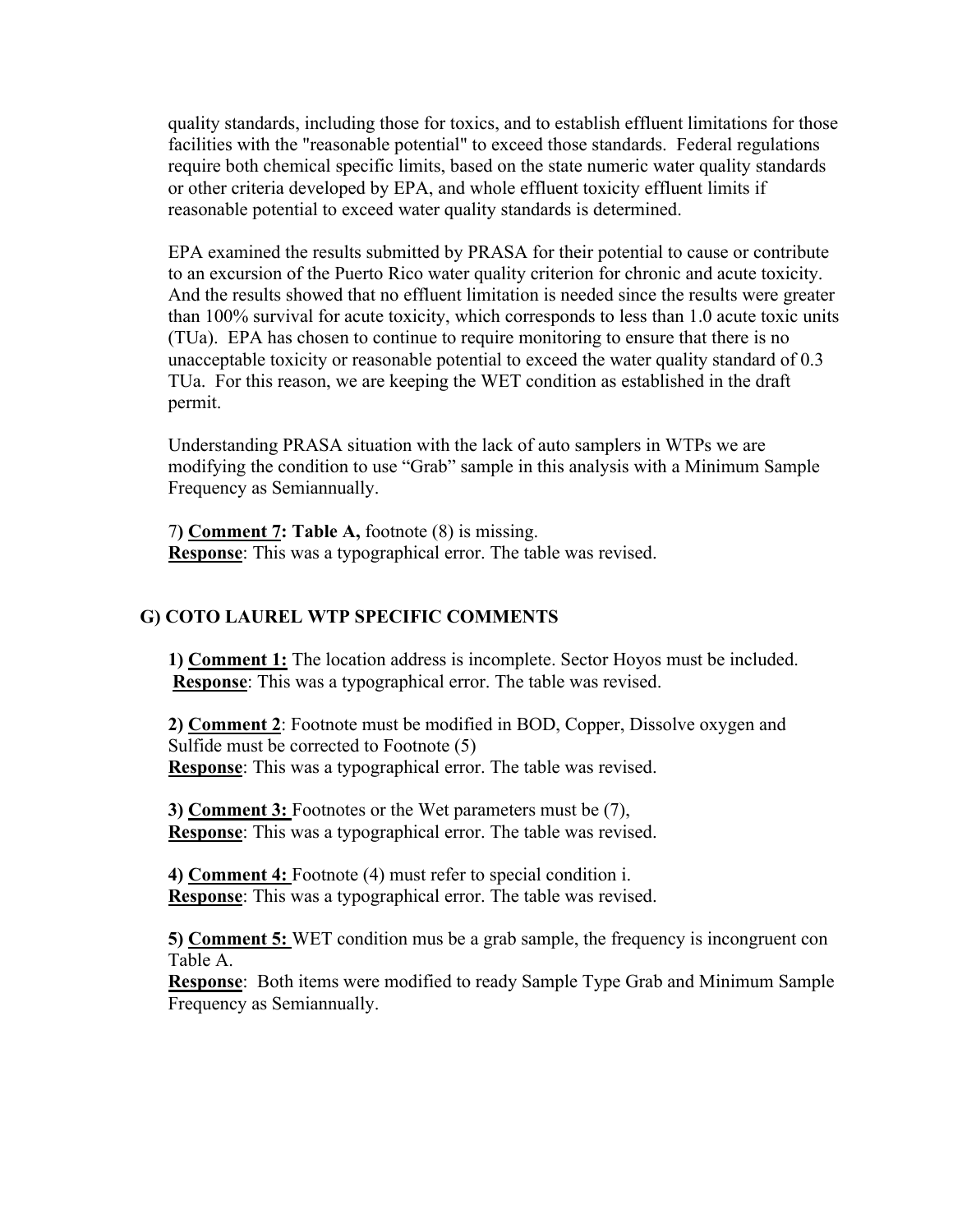## **H) VILLALBA REGIONAL (TOA VACA) WTP SPECIFIC COMMENTS**

**1) Comment 1: Effluent description needs to be revised.** It should be modified in order to read the following; "*"reject water produced during the membrane cleaning, and washwater coming from the membranes tanks treated in a sludge treatment system"*

**Response**: This was a typographical error. The table was revised.

# **2) Comment 2: Background information: WQC Date needs to be revised to ready May 11, 2021.**

**Response**: This was a typographical error. The table was revised.

## **3 Comment 3: Footnotes (3) should read: (3) See Special Conditions e and f, in place or replacing, See Special Conditions f and g**

**Response**: This was a typographical error. The table was revised.

**4) Comment 4:** WET sample frequency is Quarter is not congruent with Part IV. Standard and Special Conditions B. 2 frequency and Sample Type **Response**: Both items were modified to ready Sample Type Grab and Minimum Sample Frequency as Semiannually.

# **I) CANALIZO WTP SPECIFIC COMMENTS**

**No comments were received.** 

# **J) VILLALBA REGIONAL (TOA VACA) PUMP STATION SPECIFIC COMMENTS (PR0026981)**

**1) Comment 1:** Part II. Effluent Limitations and Monitoring Requirements, Effluent Limitation Table - footnote (2) was included for the Flow parameter. This footnote does not apply for the Flow parameter.

**Response:** Footnote (2) was deleted for the Flow parameter.

**2) Comment 2:** Part IV. Standard and Special Conditions, Section B.1 Special Conditions from the Water Quality Certificate, n.1 – The phrase "…and the Land Pollution Control Area of DNER…" must be included as established by Special Condition # 14 of the DNER's Water Quality Certificate:

"Disposed in compliance with the applicable requirements established in the 40 CFR, Part 257. A semiannual report shall be submitted to the Water Quality Area and the Land Pollution Control Area of DNER and to the Municipal Water Programs…" **Response:** As requested, the above-mentioned language was included as established by Special Condition # 14 of the DNER's Water Quality Certificate.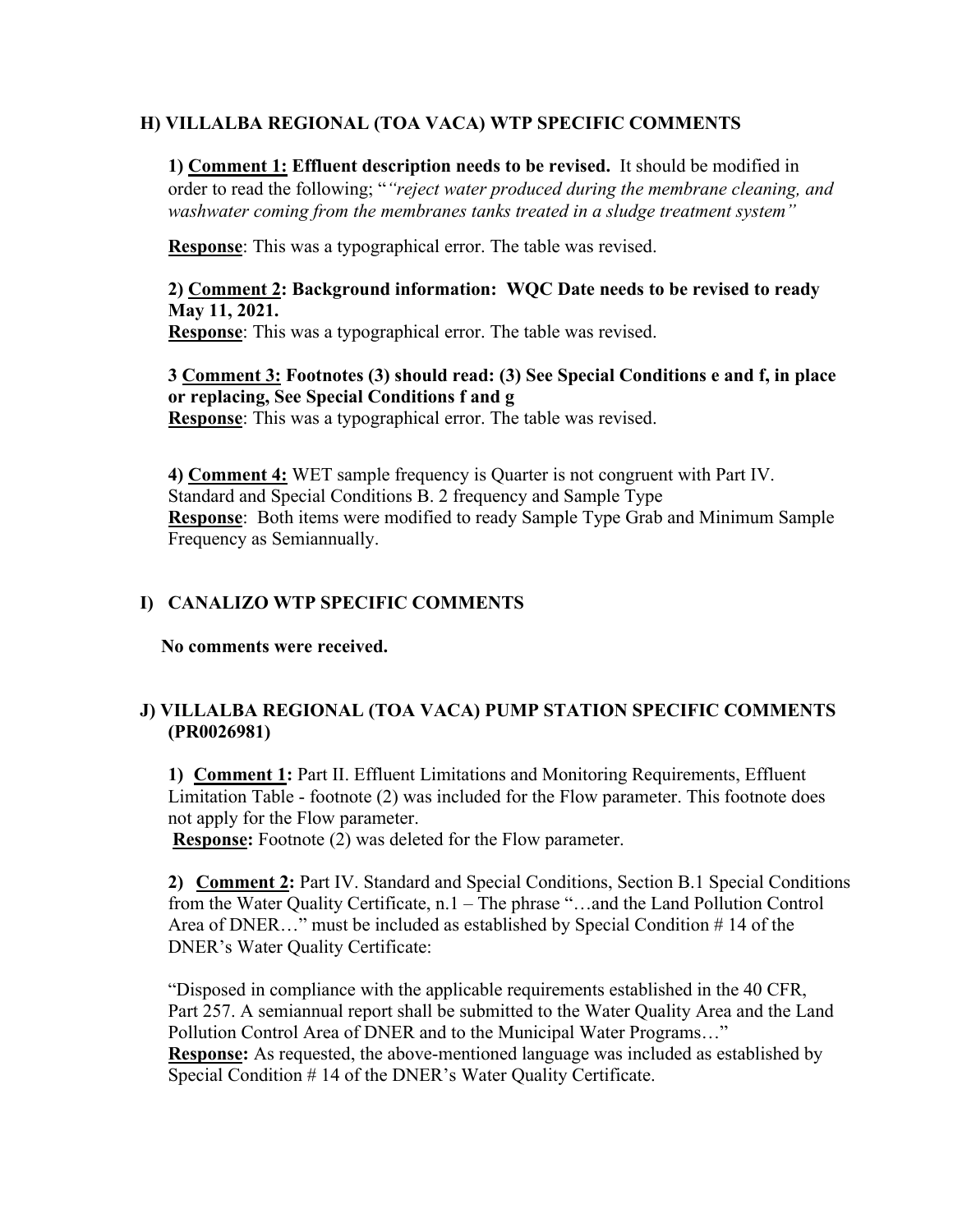### **K) COROZAL WWTP SPECIFIC COMMENTS**

**1) Comment 1: Cover Page,** latitude coordinate must be corrected from 39.8 seconds to 39.9 seconds.

**Response:** Coordinate was revised.

## **L) TOA ALTA WWTP SPECIFIC COMMENTS**

**1) Comment 1:** Part II.A – Table A-1: Monitoring frequency for Effluent BOD concentration is **monthly** in the WQC instead of 2/month.

**Response***:* This was a typographical error. The monitoring frequency for Effluent BOD has been updated and the draft permit was revised.

**2) Comment 2:** The reporting requirements for **Bacterial Monitoring** established in Part III.A.5 of the draft NPDES Permit are different from the requirements established for Enterococci in the **footnote (2)** of the Effluent Limitations Table in Part II.A of the same Permit (footnote "**σ**" of Table A-1 of the WQC).

**Response***:* This was a typographical error. The Bacterial Monitoring requirement was updated, and the draft permit was revised.

**3) Comments 3: Part IV.B.1 - Special Conditions from the Water Quality Certificate: Special Condition** "**a**" refers to an incomplete name of the agency. Please correct it to "Puerto Rico Department of Natural and Environmental Resources (DNER)".

**Response***:* The name of the agency was corrected to read as Puerto Rico Department of Natural and Environmental Resources (DNER) and the draft permit was revised.

**4) Comments 4: Part IV.B.1 - Special Conditions from the Water Quality Certificat**e: Special Conditin **b.** From the second paragraph of the Special Condition "**n**" to the end correspond to another Special Condition (which must be Special Condition "**o**"). This is Special Condition 16 of the WQC. Therefore, actual Special Condition "**o**" of this Part must be "**p**", Special Condition "**p**" must be "**q**", and Special Condition "**q**" must be "**r**".

*Response:* These were typographical errors. Special Conditions were updated, and the draft permit was revised.

**5) Comments 5: Part IV.B.1 - Special Conditions from the Water Quality Certificate: c.** Actual Special Condition "**o**" of this Part (that must be "**p**") must refer to PRASA Toa Alta WWTP instead of Santa Isabel Wastewater Treatment Plant.